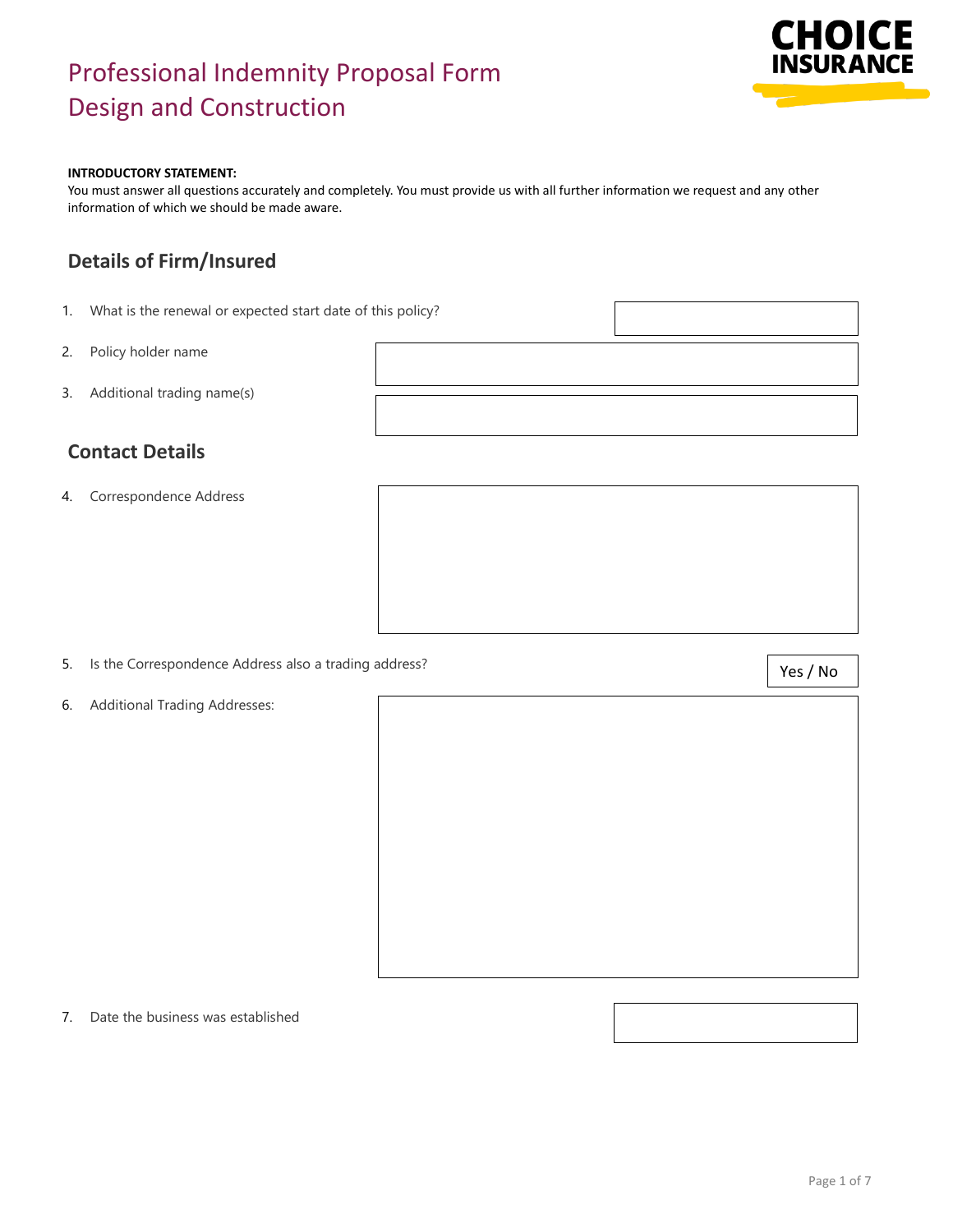

- Investment Financial Advisor **•** Pension Fund Trustee
- 
- 
- Stock/Commodity Broker Financial Institution
- 
- 
- Solicitor/Barrister Marine Surveyor/Naval Architect
- Mortgage Broker 1999 Underwriting Agency
	-
	- Tour Operator Corporate Service Provider/ Executorships/ Trusteeships/ Provision of Directorships

If answered 'Yes' to Question 8, please provide additional information in respect of the above

9. Do all Directors/Partners/Principles have a minimum of 3 years' experience?

If answered 'No' to Question 9, please provide additional information in respect of the above

### **Fees/Turnover**

- 10. Estimated Fees/Turnover for the next financial year
- 11. Fees/Turnover for last completed financial year Please select 0 if this is your first year of trading
- 12. Have fees in the last 3 years exceeded £500,000?







Yes / No

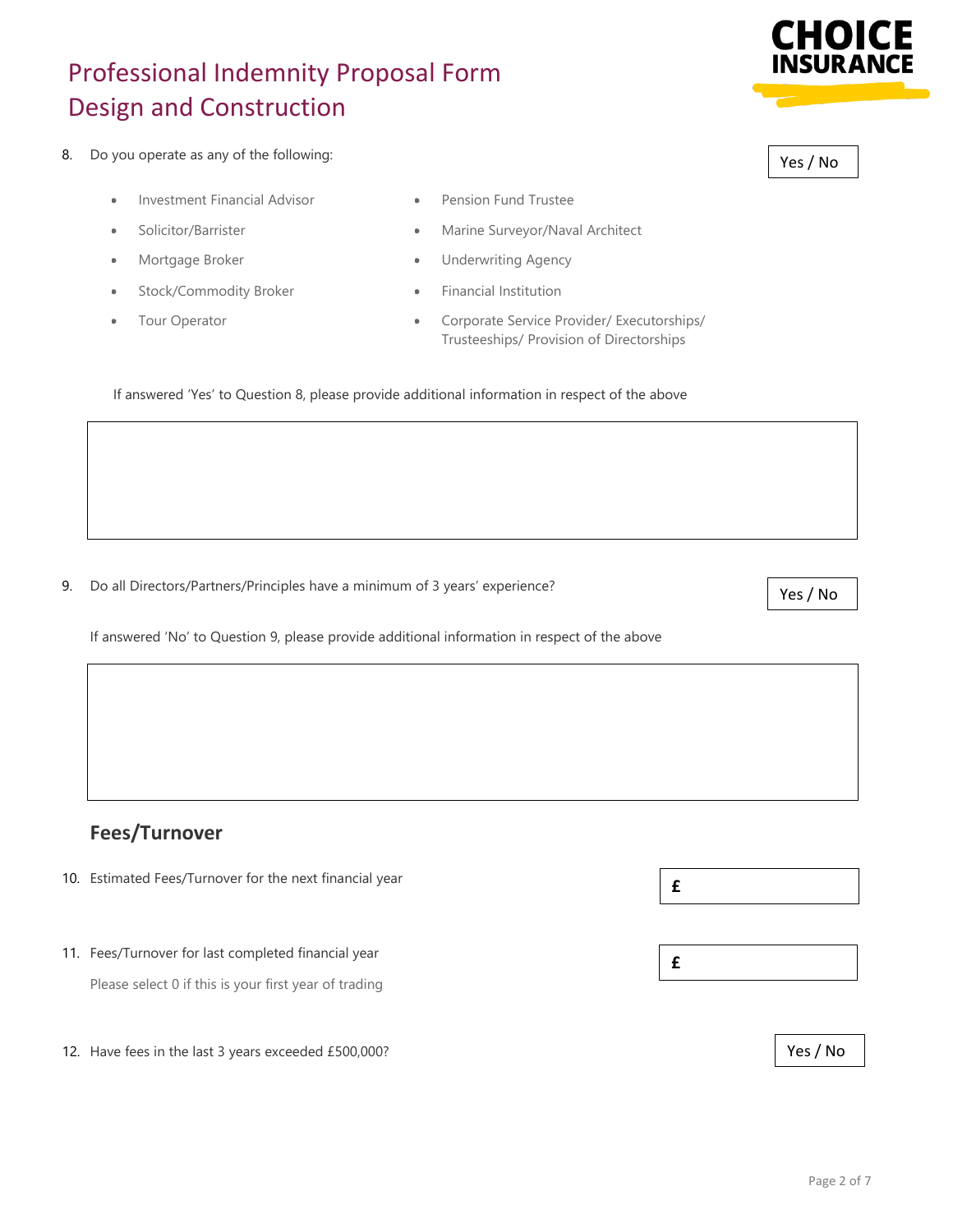

## **Policy Details**

| 13. Required Limit of Indemnity, please circle:                         |           |           |                    |           |          |
|-------------------------------------------------------------------------|-----------|-----------|--------------------|-----------|----------|
| 250,000                                                                 | 500,000   | 750,000   | 1,000,000          | 1,200,000 |          |
| 1,500,000                                                               | 2,000,000 | 3,000,000 | 4,000,000          | 5,000,000 |          |
|                                                                         |           |           |                    |           |          |
| 14. Do you have a current PI policy in place?                           |           |           |                    |           | Yes / No |
| If you selected 'Yes' For question 14. Please answer questions 15 - 20. |           |           |                    |           |          |
| 15. Current Insurer                                                     |           |           |                    |           |          |
|                                                                         |           |           |                    |           |          |
| 16. Current Premium                                                     |           |           |                    |           |          |
|                                                                         |           |           | $\pmb{\mathsf{f}}$ |           |          |
| 17. Retroactive Date                                                    |           |           |                    |           |          |
|                                                                         |           |           |                    |           |          |
| 18. Is the company in run off?                                          |           |           |                    |           | Yes / No |
|                                                                         |           |           |                    |           |          |
| 19. If answered 'Yes' to Question 18, please provide the Cessation Date |           |           |                    |           |          |
|                                                                         |           |           |                    |           |          |
| 20. Has cover been continuous since the retroactive date stated above?  |           |           |                    |           | Yes / No |
|                                                                         |           |           |                    |           |          |

## **Territorial Split**

#### 21. Turnover Split:

| UK Fees                            | % |
|------------------------------------|---|
|                                    |   |
| European Union fees (Excl UK Fees) | % |
| USA/Canada fees                    | % |
| Rest of world fees                 | % |

22. Has the company previously undertaken any projects outside the UK?

23. Is your firm domiciled in the UK?

Yes / No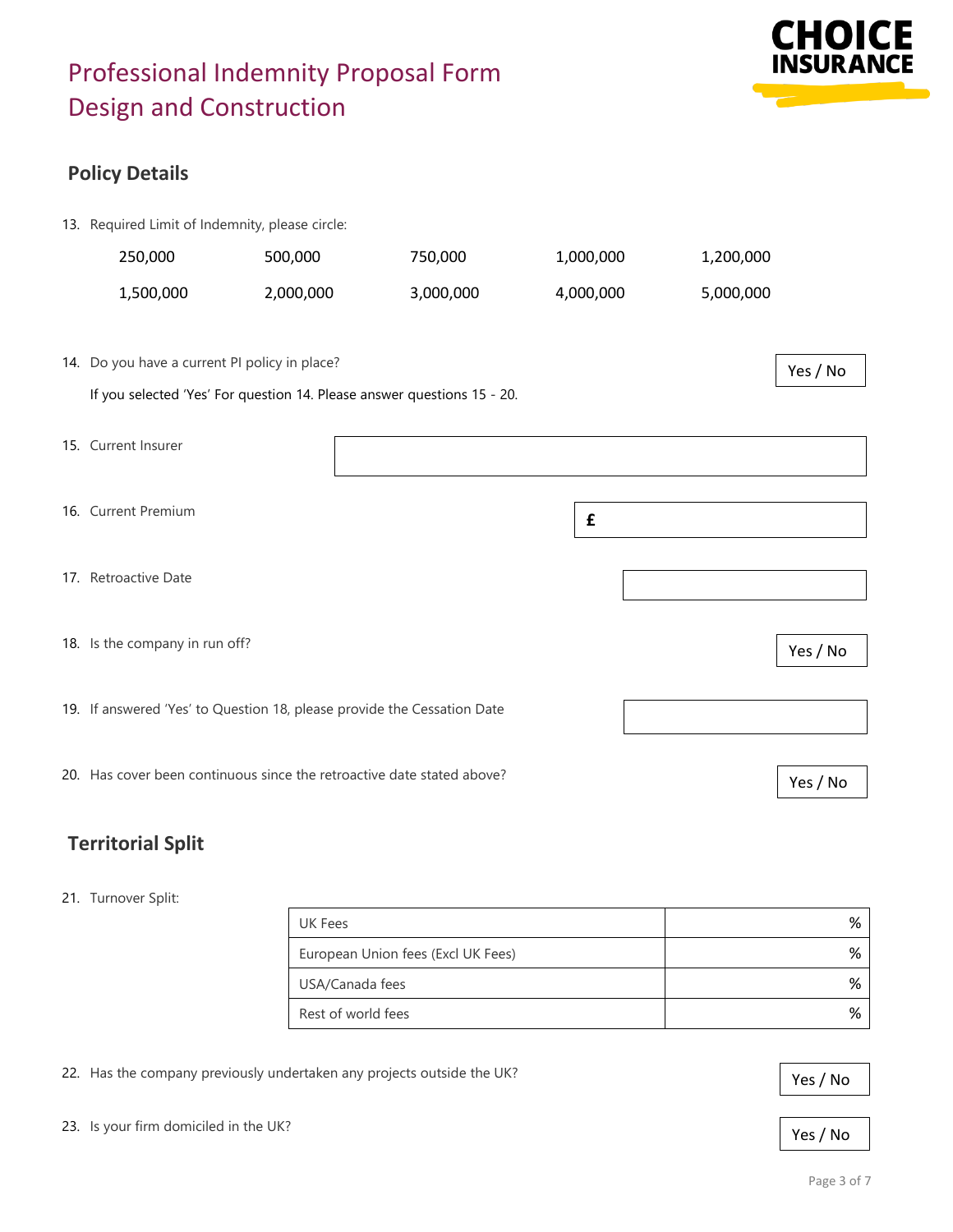## **Design and Construction**

- 24. Does the business have any individual contracts in the past 5 years where the Total Contract Value is in excess of £5m
- 25. Work Split (%)

| Turnover where the firm designs and constructs from their own design and provides full technical<br>supervision                                                                                                       | % |
|-----------------------------------------------------------------------------------------------------------------------------------------------------------------------------------------------------------------------|---|
| Fees where the firm provides design and technical supervision only (ie no construction is performed<br>by the firm)                                                                                                   | % |
| Turnover where the firm constructs from others' design performed on behalf of the firm ie design is<br>subcontracted to architects or consulting engineers (whether or not technical supervision is<br>subcontracted) | % |
| Turnover where the firm is responsible for construction but has no responsibility for design or<br>technical supervision                                                                                              | % |
| Fees where the firm provides Project Management or supervision of construction services only (ie no<br>design or construction is performed by the firm)                                                               | % |
| Other                                                                                                                                                                                                                 | % |

If answered 'Yes' to Question 25, please provide further details

#### 26. Discipline

| Architecture                      | % |
|-----------------------------------|---|
| Civil Engineering                 | % |
| <b>Structural Engineering</b>     | % |
| Mechanical Engineering            | % |
| <b>Electrical Engineering</b>     | % |
| Heating & Ventilation Engineering | % |
| Chemical Engineering              | % |
| Soil Engineering                  | % |
| Foundation/Underpinning           | % |

| Architecture                      | %  | Foundation/Underpinning                             | % |
|-----------------------------------|----|-----------------------------------------------------|---|
| Civil Engineering                 | %  | Cladding, Curtain walling, Roofing work and Glazing | % |
| Structural Engineering            | %  | Water, drainage, irrigation and sewerage schemes    | % |
| Mechanical Engineering            | %  | Nuclear Engineering                                 | % |
| <b>Electrical Engineering</b>     | %  | Surveying - Land                                    | % |
| Heating & Ventilation Engineering | %  | Surveying - Quantity                                | % |
| Chemical Engineering              | %  | Surveying - Building                                | % |
| Soil Engineering                  | %  | Other                                               | % |
|                                   | O/ |                                                     |   |

If answered 'Yes' to Question 26, please provide further details

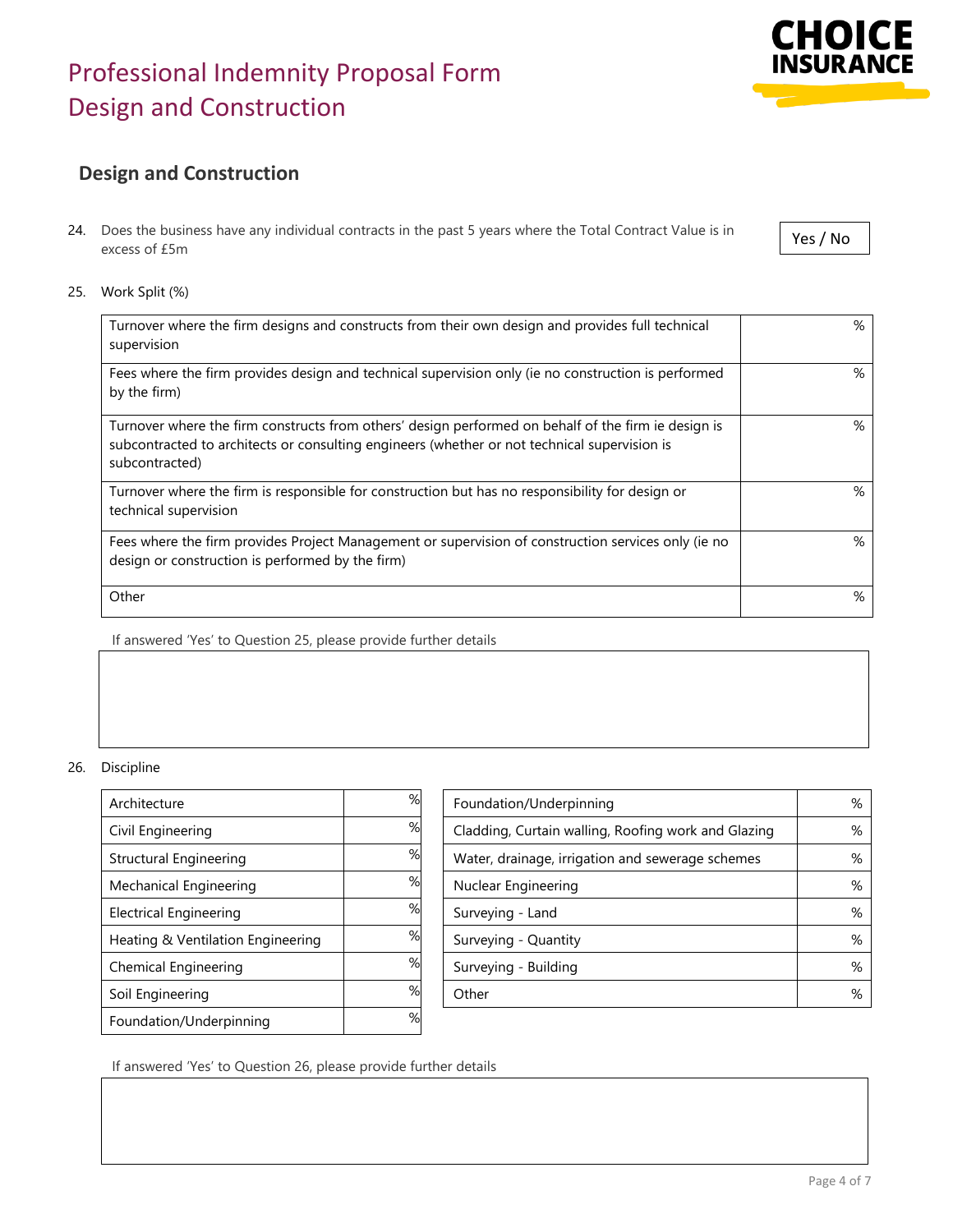

#### 27. Contract Type

| Individual Dwellings                                   | % |
|--------------------------------------------------------|---|
| Low Rise Multiple Dwellings                            | % |
| High Rise Multiple Dwellings                           | % |
| <b>Modular Dwellings</b>                               | % |
| Roads/Highways                                         | % |
| Dams, harbours, jetties & offshore installations       | % |
| Tunnels, bridges, railways and airports                | % |
| Mines, nuclear, chemical & petrochemical industries    | % |
| <b>Manufacturing Plants</b>                            | % |
| <b>Industrial Building Systems</b>                     | % |
| Offices/Commercial                                     | % |
| Hospitals & Nursing Homes                              | % |
| <b>Schools and Universities</b>                        | % |
| Hotels, leisure and sports centres                     | % |
| Swimming Pools (domestic & surrounding buildings only) | % |
| <b>Retail Business Park</b>                            | % |
| <b>Basements</b>                                       | % |
| <b>Golf Courses</b>                                    | % |
| Other                                                  | % |

If answered 'Yes' to Question 27, please provide further details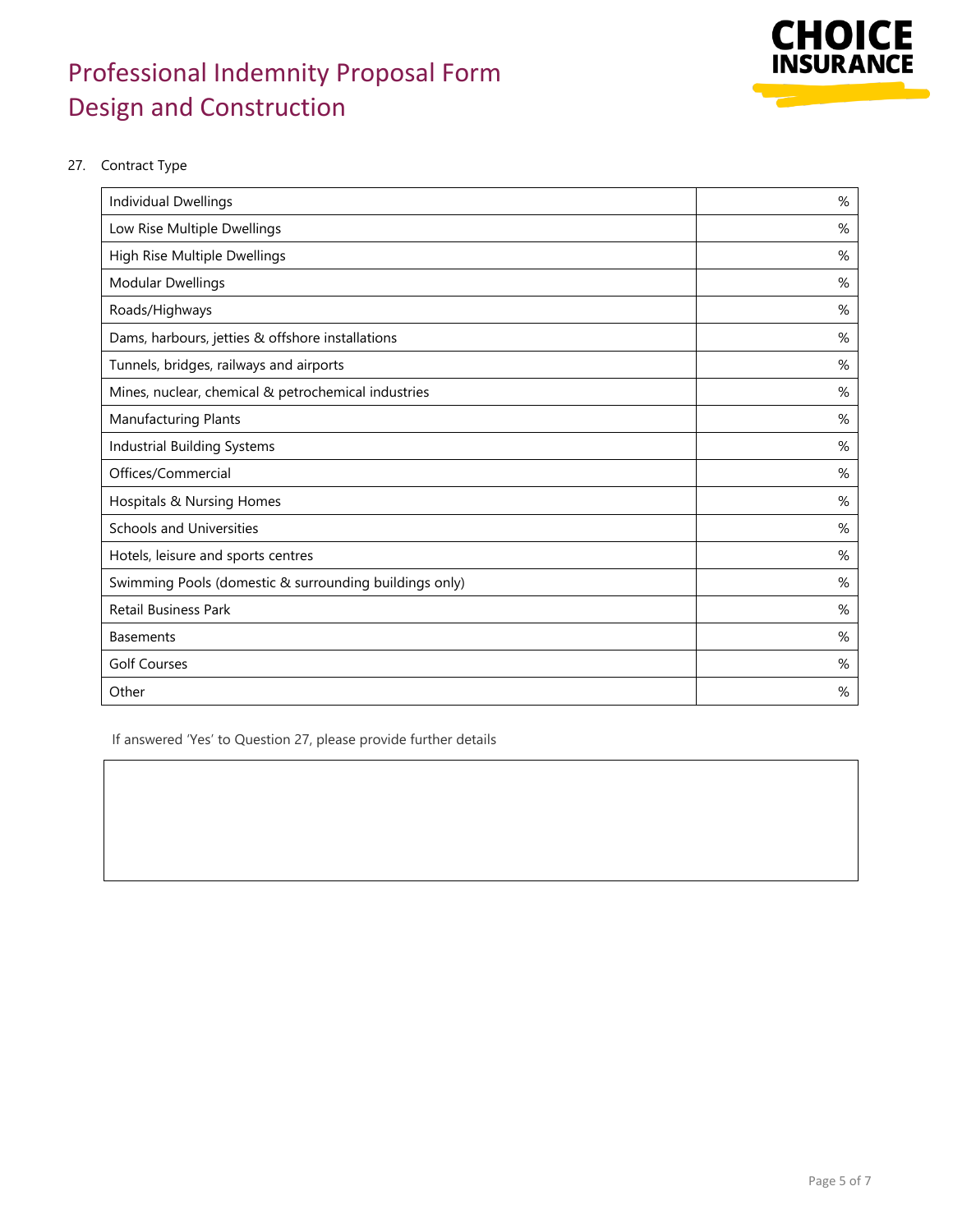### **Claims**

28. In respect of the insurance given under this policy, have any claims and/or circumstances been notified by the Firm and accepted to any Insurer during the last 10 years?

If answered 'Yes' to Question 28, please provide further claims details including: Date of Notification, Claim Amount, Claim Status, Claim Details

29. Are any of the Principals AFTER ENQUIRY aware of any circumstances and/or events that are likely to give rise to a claim against the Firm or its predecessor firms that have not been previously notified to Insurers?

If answered 'Yes' to Question 29, please provide further claims details

30. Has any Insurer ever declined to insure, or imposed any special terms on any Firm or Principal of any Firm that forms part of this application?

If answered 'Yes' to Question 30, please provide further claims details





Yes / No

Yes / No